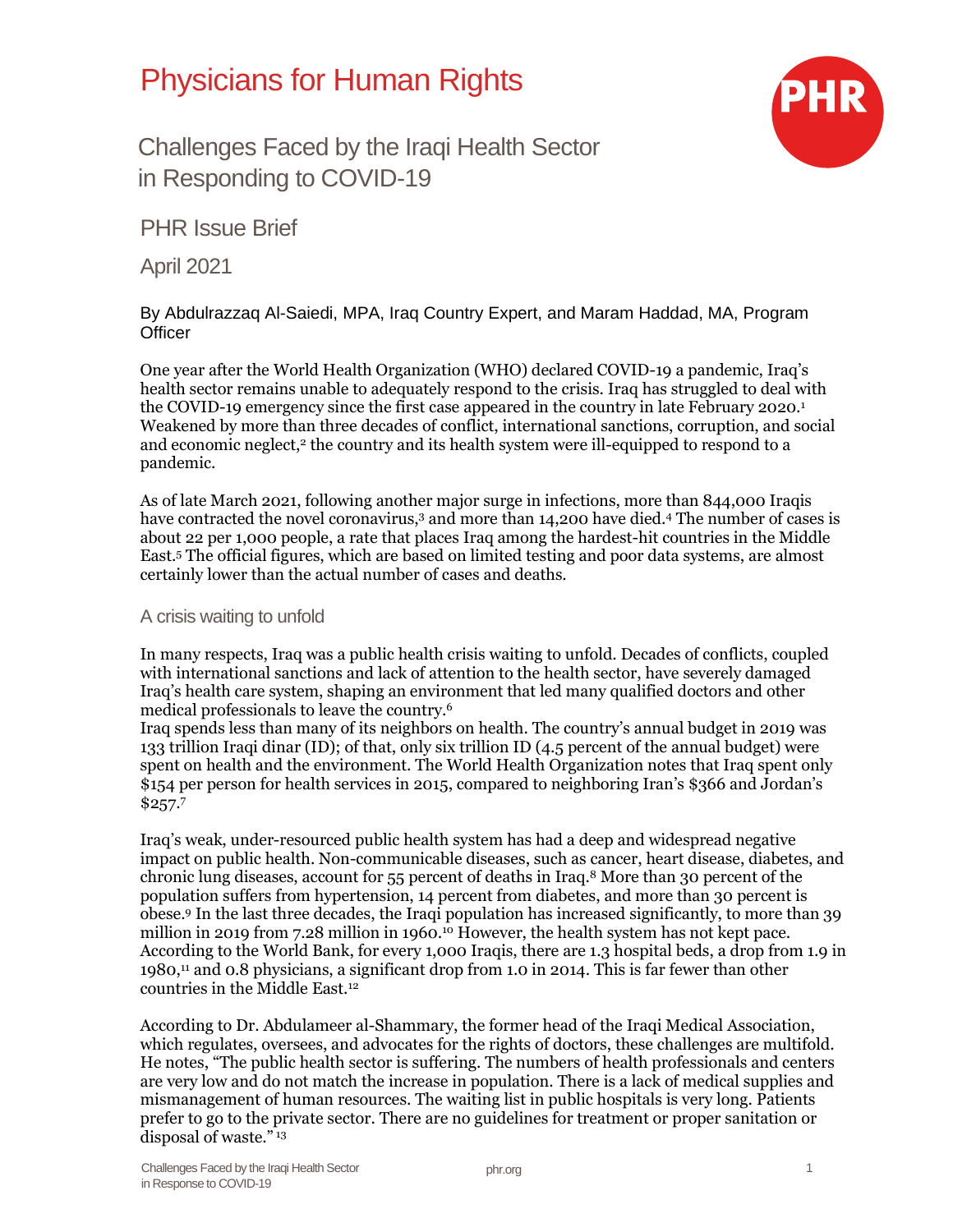The long-term neglect of the health sector has also had a demonstrably negative impact on the country's health infrastructure. Health centers suffer from chronic shortages of medical supplies and resources.<sup>14</sup> For Iraqis, accessing public medical care is inexpensive. However, the quality of care is so substandard that many resort to private medical care if they have the financial means to do so.<sup>15</sup> Because there is no private health insurance, the average Iraqi covers about 70 percent of their out-of-pocket health expenditures, making quality health care an expensive proposition for most people.<sup>16</sup> Many Iraqis seek medical care in other countries, such as Indian, Iran, Jordan, Lebanon, and Turkey.<sup>17</sup>

Thwarted efforts to control the pandemic

The Iraqi government has taken measures, including imposing curfews, shutting schools and other public buildings, and closing the borders, to respond to the COVID-19 pandemic. In some cases, this response has been inadequate and inefficient. In March 2020, the Iraqi government initiated a COVID-19 "Crisis Cell" task force to develop and implement preparedness measures that included universal curfews, the closure of schools and universities, the suspension of international air travel, and financial and security support for the Ministry of Health's purchase of critical medical supplies.<sup>18</sup> Despite these efforts, the number of COVID-19 cases rose exponentially around the country within months.<sup>19</sup> That same month, the WHO warned about significant personal protective equipment (PPE) shortages in Iraq and indicated that this gap would further endanger frontline workers and become a key factor in driving the spread of COVID-19 in the country.<sup>20</sup> Despite the rapid response by donors and UN agencies in contributing PPE and establishing new labs for COVID-19 testing,<sup>21</sup> the virus's spread continued unabated in Iraq. In addition, in the year since the pandemic began, the majority of the population has not followed COVID-19 guidance to wear masks in public and to maintain social distancing.<sup>22</sup>

At the beginning of the pandemic, the Iraqi government's efforts to isolate people who had been infected were seen as heavy-handed and helped to stigmatize those with the virus. The government initially sent security forces with medical professionals to apprehend infected people and hospitalize them – efforts that appeared to criminalize the infected.<sup>23</sup> If people tested positive, they would be quarantined in medical facilities that, in many cases, lacked essential medical supplies.<sup>24</sup> During these early days of the pandemic, men and women were quarantined together as they awaited the results of the COVID-19 test, $25$  a process that exacerbated the sense of stigma and shame that led many patients to avert quarantine and deny having the disease,<sup>26</sup> hiding their symptoms to avoid apprehension. This response was particularly notable among Iraqi women, as many conservative families object to wives and daughters being taken out of the home.<sup>27</sup>

The Iraqi government's efforts to enforce its social distancing protocols also proved challenging. While it ordered curfews to maintain social distancing,<sup>28</sup> the measure has not been easy to apply, particularly among those who have been most impacted by the financial and economic consequences of the curfews.

During the curfew and lockdown, unemployment within the non-government sector was much higher than in other sectors.<sup>29</sup> Although the government kept paying the salaries of its employees, it did not offer any financial aid to the private sector.<sup>30</sup> According to an internal medicine doctor practicing in Iraq, "people do not adhere to the lock-down due to economic challenges. Patients with COVID do not stick with the 14-day quarantine. This makes it difficult to control the infection."<sup>31</sup>

In very densely populated and low-income areas, the government attempted to prevent the movement and gathering of people who needed to work in order to feed their families. In Sadr City, a low-income neighborhood of Baghdad, authorities temporarily erected concrete blast walls at the main entrance in an attempt to control the movement of the nearly two million residents.<sup>32</sup> These kinds of efforts to control the pandemic were largely ineffective and soon abandoned. Religious leaders asked their followers to adhere to governmental directives related to social distancing;<sup>33</sup> however, there were notable violations of this guidance during key religious events.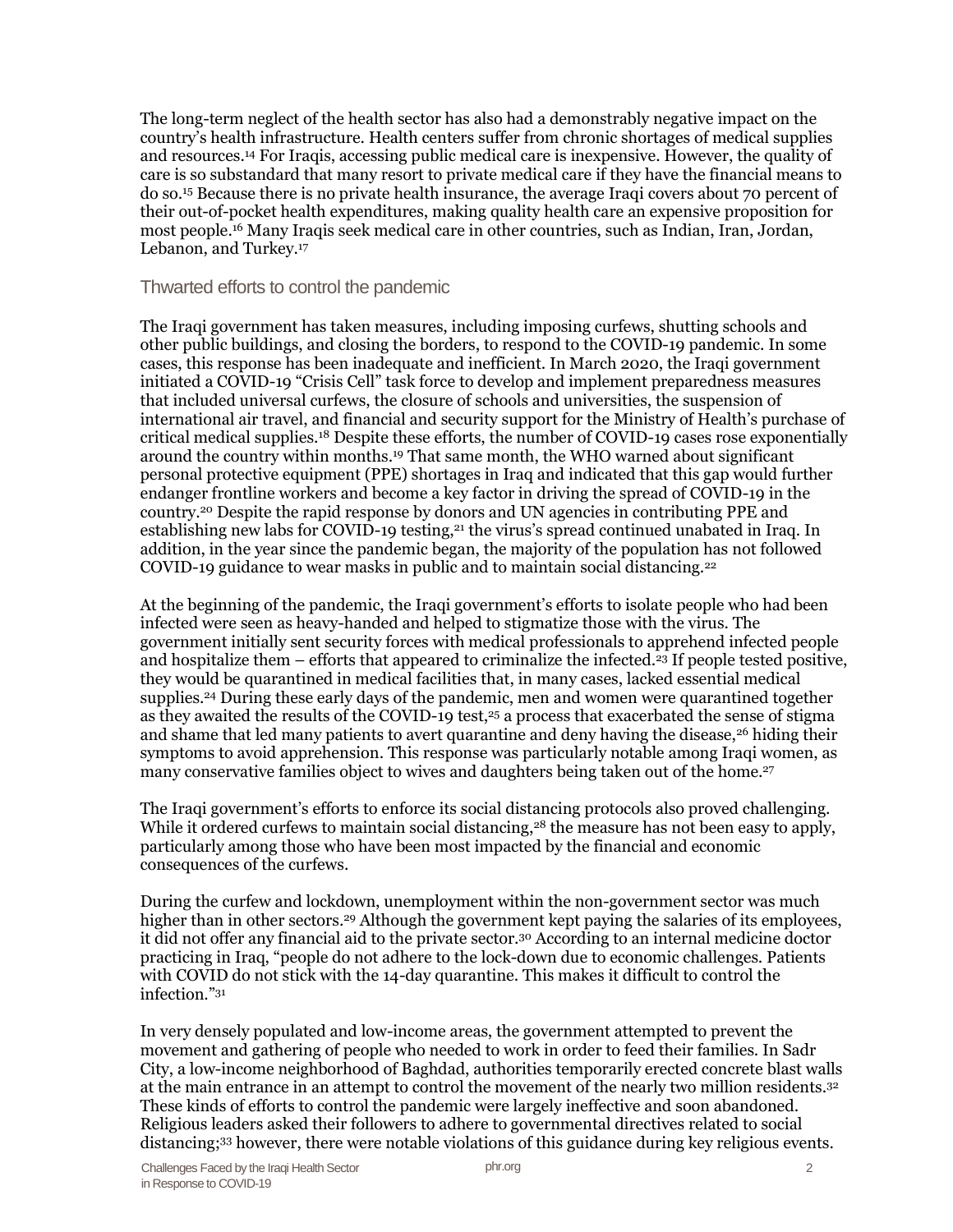For example, in March 2020, thousands of Shi'a pilgrims assembled at the shrine for Imam al-Kadhim in Baghdad without following basic public health guidelines.<sup>34</sup> At the same time, some clerics claimed that collective worship has the ultimate power to protect and heal – a proclamation that encouraged some group gatherings amid a life-threatening pandemic.<sup>35</sup>

#### A health sector staggers under COVID-19

Iraq's health care system as a whole has struggled to respond to the pandemic. The system, already weakened by years of inadequate funding and corruption, became even more brittle when faced with the substantial medical supply shortages, lack of sufficient numbers of health workers, and surge in the number of patients brought on by COVID-19. A recent Iraqi Human Rights Commission report expressed its grave concern about the deteriorating health situation across the country due to a lack of infrastructure able to absorb the high volume of daily COVID-19 cases.<sup>36</sup> The Commission also pointed to the government's lack of adequate support to hospitals, which resulted in a severe shortage of oxygen, PCR COVID-19 tests, and preventive medications.<sup>37</sup> Similarly, Iraqi health care workers were overwhelmed by COVID-19. Dr. Nabeel Ibrahim, an internal medicine doctor in Baghdad, said that, during the height of the surge, he often had to examine more than 100 patients a day. He noted, "This makes the doctors so exhausted, and the patient frustrated because it is impossible to give enough time to each patient."<sup>38</sup>

Disturbing videos emerged on social media platforms showing the dismal treatment of patients in hospitals. One showed a COVID-19 patient displaying signs of distress while onlookers frantically knock on the ward's door asking for medical help. Other videos show hospital bathrooms with no running water,<sup>39</sup> or overworked staff unable to provide care for patients due to the lack of PPE, oxygen, and other medical equipment. Baghdad resident Abbas al-Fartosi, who stayed with his uncle – a patient with Covid-19 – in al-Kindi public hospital in Baghdad, told PHR:

*"The service and the treatment were very bad. There was no central oxygen in the section when my uncle stayed. I had to change the oxygen tank for him every two hours, when the nurses failed to do it. The doctors checked on my uncle once a day for less than five minutes. No one remembered to replace my uncle's IV fluids; I had to beg the nurses to do so. Later, I managed to move my uncle to the section (of the hospital) run by MSF. I had waited for a vacant bed in the MSF section when a patient died. Once there, I saw a significant difference. The nurses checked on my uncle every two hours.<sup>40</sup>"* 

After 40 days of hospitalization, Abbas' uncle died.

Public frustration fuels attacks against health professionals

The Iraqi government, many members of the public, and religious leaders have embraced health workers' role in caring for COVID-19 patients, calling them the "White Army." However, this is not how they are perceived by many patients and families receiving care for COVID-19 in the Iraqi health system.

Understaffed hospitals and overworked doctors have struggled to manage the high numbers of patients, leading to inadequate medical care. This, in turn, has increased patients' and families' frustration with the medical system. Some medical professionals have been attacked by patients' families, who are angry with what they see as unsatisfactory care.<sup>41</sup> For example, of the five COVID-19-related attacks mapped o[n Insecurity Insight](http://mapbox.insecurityinsight.org/) – a data collection and analysis group that tracks incidents of violence and threats against health care around the world – two were a direct result of families objecting to hospitals or buildings being used to treat COVID-19 patients, and another two were a result of objections to medical health measures.<sup>42</sup>

Even before the pandemic, doctors and nurses were fearful of being harmed while doing their jobs. "Some doctors avoid undertaking higher-risk treatments on patients, fearing potential negative reactions by the patient's families if their loved ones don't survive the care," said Dr.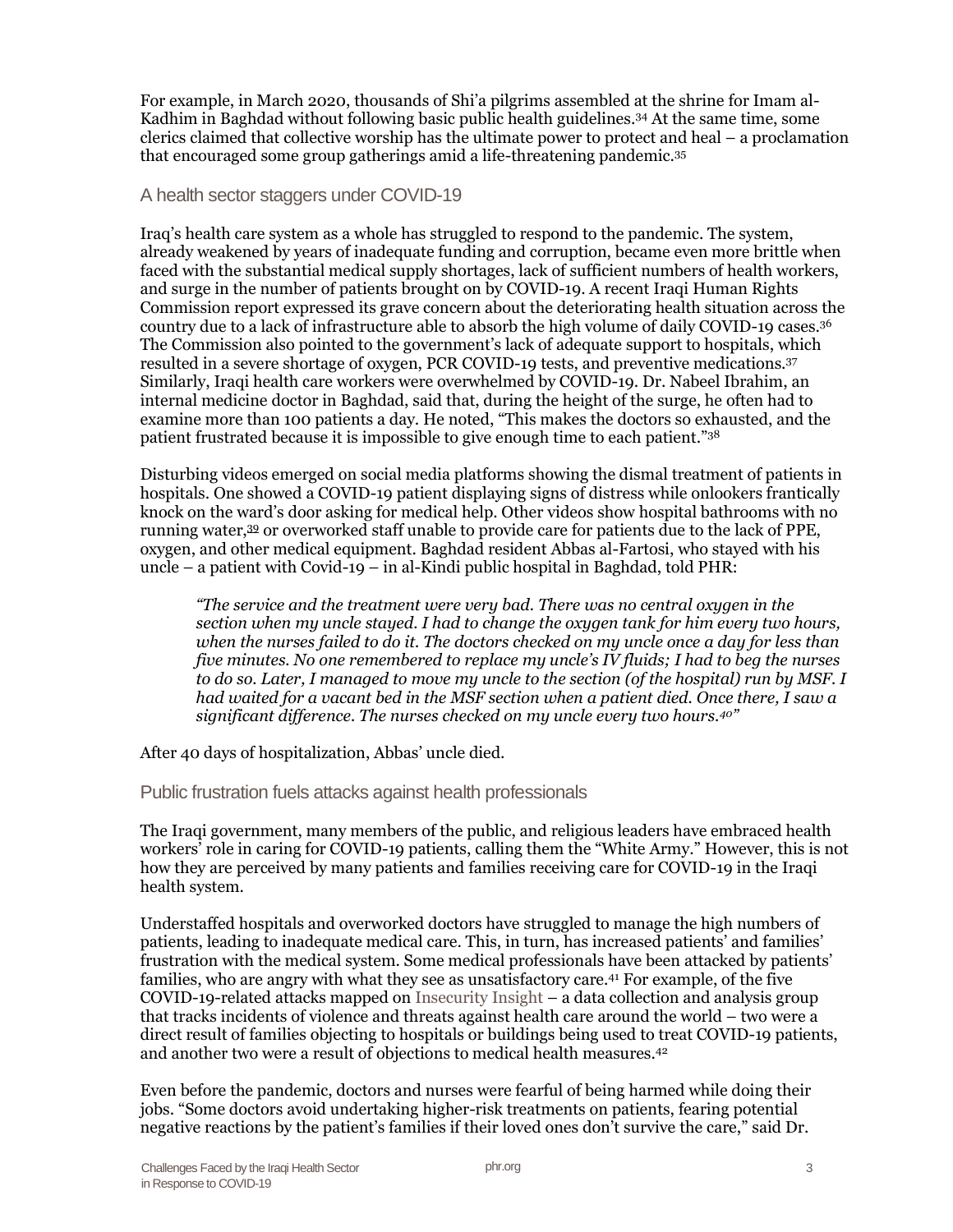Ibrahim, the internal medicine doctor. "This impacts the quality of medical care and what's best for the patient."<sup>43</sup>

Since the spread of COVID-19 in Iraq, physical and verbal assaults on health care workers have escalated, and incidents of beating have been heavily reported on social media platforms.<sup>44</sup> Tariq al-Shaibani, director of al-Amal Hospital in the city of Najaf, southern Iraq, was reportedly beaten until he lost consciousness by 10 relatives of a patient who died as a result of COVID-19.<sup>45</sup> The lack of the security and stability in Iraq has likely made medical professionals more vulnerable to these kinds of attacks. Dr. al-Shammary said that many doctors relied on "tribal customs" and not the local police to seek protection.<sup>46</sup>

Furthermore, in some social media and TV shows, doctors have been accused of greed, with allegations that they are prioritizing their financial interests over their patients' health.<sup>47</sup> This narrative has put doctors at further risk of violence, which, in turn, has led to requests to reinforce existing legal measures to protect health care workers. In September, dozens of Iraqi doctors participated in a protest in Baghdad to demand better protections for medical professionals. Much of this has focused on the enforcement of the "Iraq Physicians Protection Law" that was enacted in 2013, and on Article I within the law, which states that "Doctors are protected from assaults, tribal demands, and extortion from the results of their medical work."<sup>48</sup>

In Iraq, this vicious cycle – which starts with weak infrastructure and inadequate resources and is exacerbated by too much demand on overburdened health professionals, which in turn fuels distrust and hostility towards the medical establishment – can only result in a health care system unable to face the relentless challenges of a global pandemic.

### Recommendations

Despite the daunting challenges to Iraq's health care system, the country can improve its ability to provide adequate medical care in response to COVID-19. These opportunities exist in four key areas: increased investment in the Iraq's health sector; strengthened legal protections; better medical professional training and support; and better public health communication strategies to combat misinformation and decrease the public's alienation from the health system. The Iraqi government should increase its investment in the health sector through appropriation of domestic funding and by soliciting international aid, as follows:

- Support hospitals through the modernization of key medical equipment to better support patient demand and increase capacity in the context of COVID-19 and other public health needs and emergencies;
- Increase staffing of medical professionals in public facilities to meet the needs of Iraq's population; where there are insufficient medical professionals to meet staffing demands, the government should make immediate investments in additional medical training and education, while meeting the urgent, temporary need through partnerships with other countries, international governmental organizations, and international aid nongovernmental organizations;
- Review and evaluate existing public health awareness campaigns and address the gaps that are hindering these campaigns from effectively helping to change behaviors to better combat the spread of the COVID-19 virus;
- Conduct an assessment to determine where gaps exist in the supply of quality PPE, and provide hospitals and health care centers across the country with sufficient PPE; and
- Ensure equitable compensation of health care professionals working in public hospitals.

In addition, Iraq should take steps to improve accountability mechanisms for both medical professionals and patients, as follows:

• Fully implement and enforce the "Iraq Physicians Protection Law;" and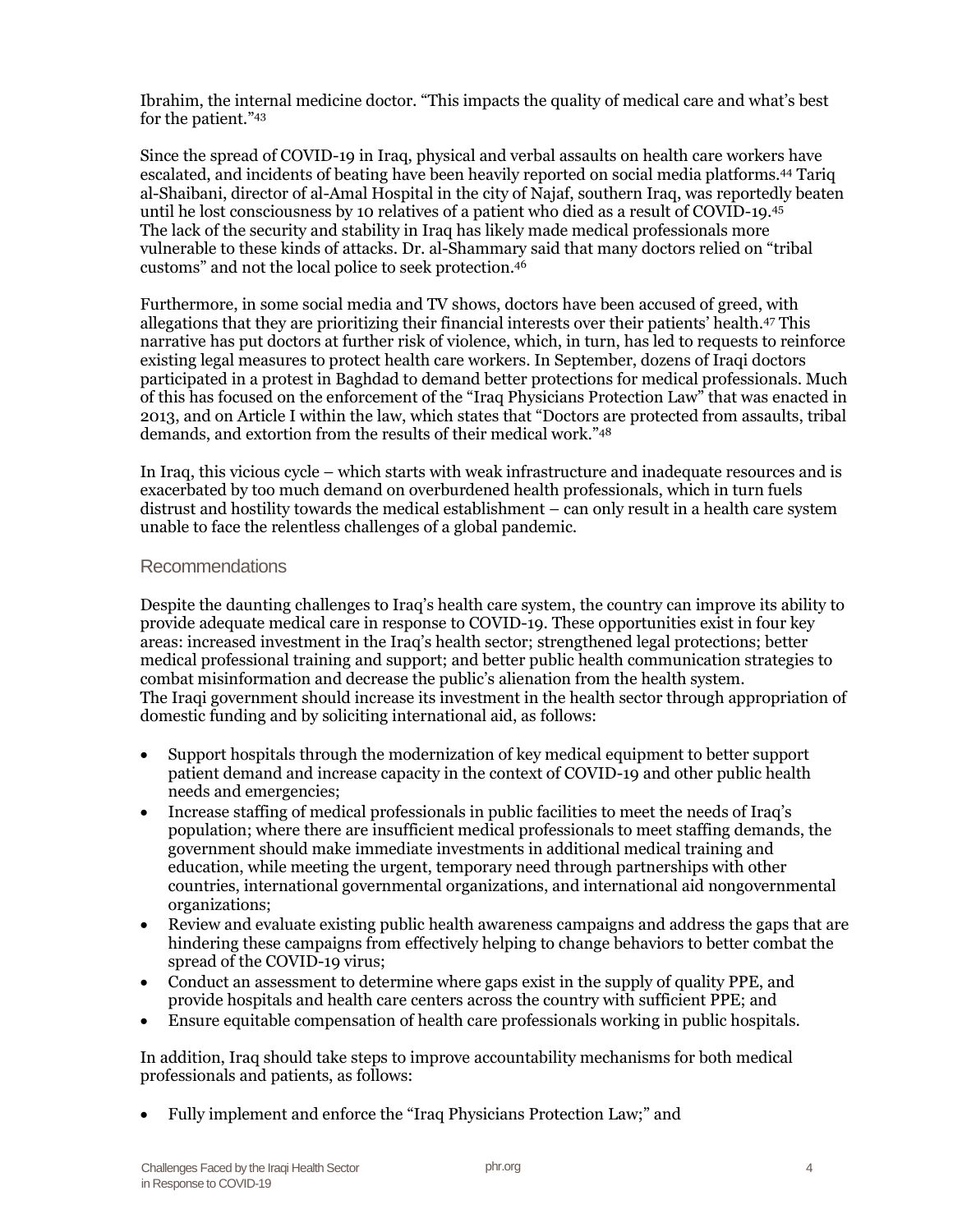• Ensure transparency, accountability, and compensation for patients and their families if they receive inadequate or improper care that results in serious injury or death.

The government of Iraq should improve professional training and support for health care workers, as follows:

- Establish a requirement for comprehensive medical ethics trainings for all health care workers and professions and provide sufficient resources to implement such trainings through professional associations; and
- Prioritize training and resources for health care management and systems design to allow health care workers to better manage increased workloads.

**Endnotes** 

[https://www.who.int/hac/crises/irq/background/Iraq\\_Health\\_in\\_Iraq\\_second\\_edition.pdf?ua=1.](https://www.who.int/hac/crises/irq/background/Iraq_Health_in_Iraq_second_edition.pdf?ua=1)

3 Based on official records from the Iraqi Ministry of Health, Reuters Staff, "Iraq records rising COVID-19 cases, including new variant - ministry," Reuters, February 16, 2021, [https://www.reuters.com/article/ us](https://www.reuters.com/article/us-health-coronavirus-iraq/iraq-records-rising-covid-19-cases-including-new-variant-ministry-idUSKBN2AG1WT)[health-coronavirus-iraq/iraq-records-rising-covid-19-cases-including-new-variant-ministry](https://www.reuters.com/article/us-health-coronavirus-iraq/iraq-records-rising-covid-19-cases-including-new-variant-ministry-idUSKBN2AG1WT)[idUSKBN2AG1WT.](https://www.reuters.com/article/us-health-coronavirus-iraq/iraq-records-rising-covid-19-cases-including-new-variant-ministry-idUSKBN2AG1WT)

<sup>4</sup> Public Health Directorate, "COVID-19 Daily Cases in Iraq," Facebook, February 22, 2021,

[https://www.facebook.com/www.phd.iq/posts/1682429345283941.](https://www.facebook.com/www.phd.iq/posts/1682429345283941)

<sup>5</sup> Total case numbers from neighboring countries: Jordan (376,441 cases, 4,611 deaths), Kuwait (187,005 cases, 1,062 deaths), and Saudi Arabia (376,021 cases, 6,475 deaths), [https://coronavirus.jhu.edu/map.html.](https://coronavirus.jhu.edu/map.html) <sup>6</sup> John Zarocostas, "Exodus of Medical Staff Strains Iraq's Health System," April 28, 2007, [https://www.ncbi.nlm.nih.gov/pmc/articles/PMC1857754/.](https://www.ncbi.nlm.nih.gov/pmc/articles/PMC1857754/)

<sup>7</sup> Alwan, "Health In Iraq."

<sup>8</sup> World Health Organization – EMRO, "Iraq, Noncommunicable Diseases,"

[http://www.emro.who.int/irq/programmes/non-communicable-diseases-ncds.html.](http://www.emro.who.int/irq/programmes/non-communicable-diseases-ncds.html) <sup>9</sup> Ibid.

<sup>10</sup> The World Bank, ""Population, Total – Iraq," 2019,

[https://data.worldbank.org/indicator/SP.POP.TOTL?locations=IQ.](https://data.worldbank.org/indicator/SP.POP.TOTL?locations=IQ)

<sup>11</sup> The World Bank, "Hospitals Beds (per 1,000 people) – Iraq," 2017,

[https://data.worldbank.org/indicator/SH.MED.BEDS.ZS?locations=IQ.](https://data.worldbank.org/indicator/SH.MED.BEDS.ZS?locations=IQ)

<sup>12</sup> The World Bank, "Physicians (per 1,000 people) – Iraq," 2017,

[https://data.worldbank.org/indicator/SH.MED.PHYS.ZS?locations=IQ.](https://data.worldbank.org/indicator/SH.MED.PHYS.ZS?locations=IQ)

<sup>13</sup> Phone interview with Dr. Abdulameer al-Shammary, on December 28, 2020.

<sup>14</sup> Reuters,"Iraq's healthcare has fallen far," March 2, 2020, [https://www.reuters.com/investigates/special](https://www.reuters.com/investigates/special-report/iraq-health/)[report/iraq-health/.](https://www.reuters.com/investigates/special-report/iraq-health/)

<sup>15</sup> Ibid.

<sup>16</sup> Ala'a Al-Deen al-Alwan, "The Health Status in Iraq…Challenge and Priorities," May 2019.

<sup>17</sup> Reuters,"Iraq's healthcare has fallen far," March 2, 2020, [https://www.reuters.com/investigates/special](https://www.reuters.com/investigates/special-report/iraq-health/)[report/iraq-health/.](https://www.reuters.com/investigates/special-report/iraq-health/)

<sup>18</sup> Government of Iraq, "Iraq's Crisis Cells Extends Curfew, Announces Additional Measures to Contain COVID-19," March 22, 2020, [https://gds.gov.iq/iraqs-crisis-cell-extends-curfew-announces-additional](https://gds.gov.iq/iraqs-crisis-cell-extends-curfew-announces-additional-measures-to-contain-covid-19/)[measures-to-contain-covid-19/.](https://gds.gov.iq/iraqs-crisis-cell-extends-curfew-announces-additional-measures-to-contain-covid-19/)

This paper benefitted from assistance from Mona Rezvani, Arabic-speaking research and investigations intern.

<sup>&</sup>lt;sup>1</sup> "Iraq: COVID 19 Situation Report No.1," February 27, 2020, [https://reliefweb.int/report/iraq/iraq-covid-](https://reliefweb.int/report/iraq/iraq-covid-19-situation-report-no1-27-february-2020)[19-situation-report-no1-27-february-2020.](https://reliefweb.int/report/iraq/iraq-covid-19-situation-report-no1-27-february-2020)

<sup>2</sup> Ala'din Alwan, "Health In Iraq – The Current Situation, Our Vision for the Future and Areas of Work," December 2004,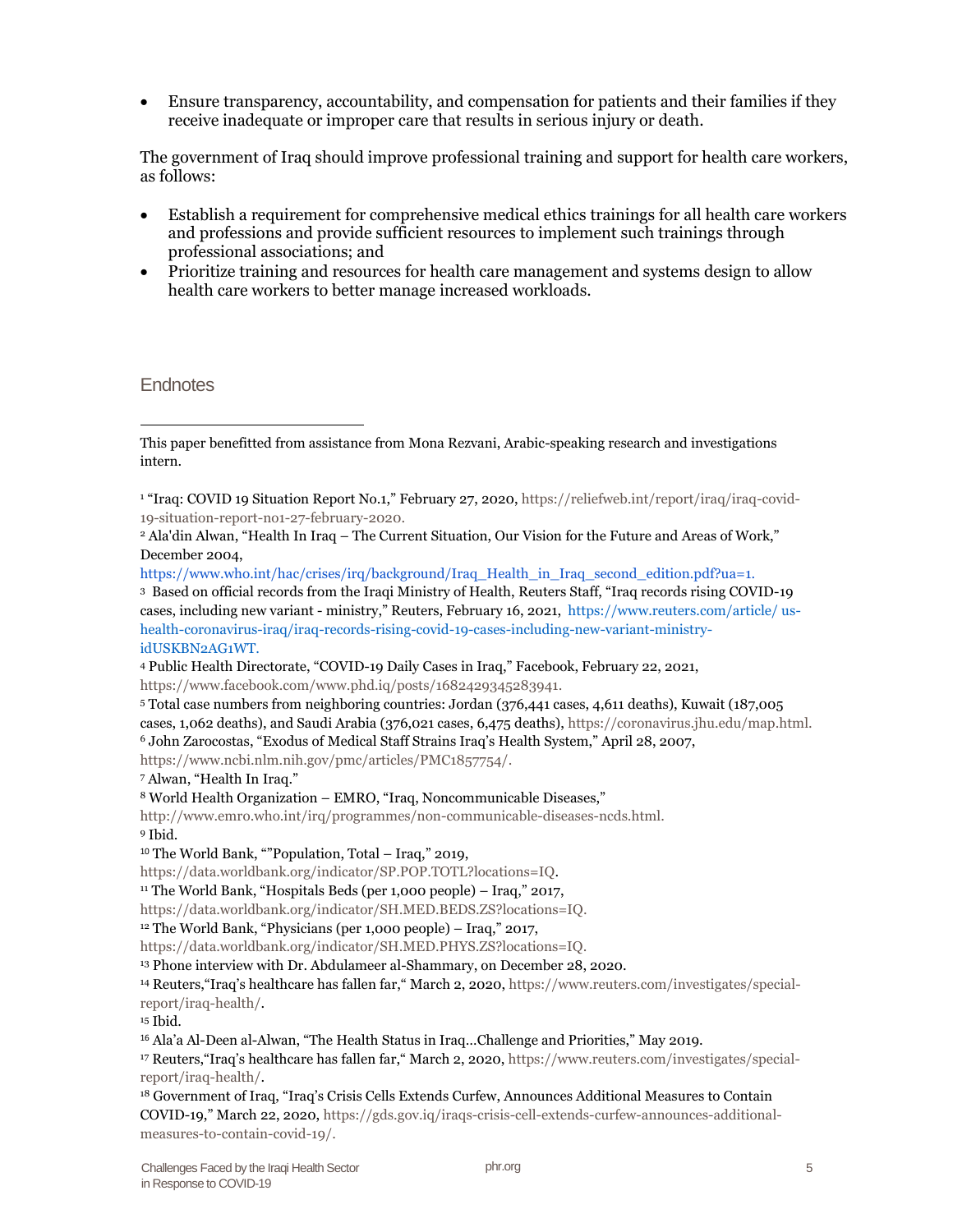#### <sup>19</sup> John Hopkins University of Medicine, "Coronavirus Resource Center,"

[https://coronavirus.jhu.edu/map.html.](https://coronavirus.jhu.edu/map.html)

<sup>20</sup> World Health Organization, "Shortage of personal protective equipment endangering health workers worldwide," March 3, 2020, [https://www.who.int/news/item/03-03-2020-shortage-of-personal-protective](https://www.who.int/news/item/03-03-2020-shortage-of-personal-protective-equipment-endangering-health-workers-worldwide)[equipment-endangering-health-workers-worldwide.](https://www.who.int/news/item/03-03-2020-shortage-of-personal-protective-equipment-endangering-health-workers-worldwide)

<sup>21</sup> United Nations Development Programme in Iraq, "Impact of COVID-19 on the Iraqi Economy," August 2020,

[https://reliefweb.int/sites/reliefweb.int/files/resources/UNDP%2520Iraq%2C%2520Impact%2520of%252](https://reliefweb.int/sites/reliefweb.int/files/resources/UNDP%2520Iraq%2C%2520Impact%2520of%2520Covid-19%2520on%2520the%2520Iraqi%2520Economy%2520FINAL_web.pdf) [0Covid-19%2520on%2520the%2520Iraqi%2520Economy%2520FINAL\\_web.pdf.](https://reliefweb.int/sites/reliefweb.int/files/resources/UNDP%2520Iraq%2C%2520Impact%2520of%2520Covid-19%2520on%2520the%2520Iraqi%2520Economy%2520FINAL_web.pdf)

2020 15, November" ,إحجام على وضع الكمامات في العراق في ظل تردي الظروف االقتصادية " 24, France <sup>22</sup> [https://www.france24.com/ar/%D8%A7%D9%84%D8%A3%D8%AE%D8%A8%D8%A7%D8%B1%D8%A7](https://www.france24.com/ar/%D8%A7%D9%84%D8%A3%D8%AE%D8%A8%D8%A7%D8%B1%D8%A7%D9%84%D9%85%D8%B3%D8%AA%D9%85%D8%B1%D8%A9/20201215-%D8%A5%D8%AD%D8%AC%D8%A7%D9%85-%D8%B9%D9%84%D9%89-%D9%88%D8%B6%D8%B9-%D8%A7%D9%84%D9%83%D9%85%D8%A7%D9%85%D8%A7%D8%AA-%D9%81%D9%8A-%D8%A7%D9%84%D8%B9%D8%B1%D8%A7%D9%82-%D9%81%D9%8A-%D8%B8%D9%84-%D8%AA%D8%B1%D8%AF%D9%8A-%D8%A7%D9%84%D8%B8%D8%B1%D9%88%D9%81-%D8%A7%D9%84%D8%A7%D9%82%D8%AA%D8%B5%D8%A7%D8%AF%D9%8A%D8%A9)

[%D9%84%D9%85%D8%B3%D8%AA%D9%85%D8%B1%D8%A9/20201215-](https://www.france24.com/ar/%D8%A7%D9%84%D8%A3%D8%AE%D8%A8%D8%A7%D8%B1%D8%A7%D9%84%D9%85%D8%B3%D8%AA%D9%85%D8%B1%D8%A9/20201215-%D8%A5%D8%AD%D8%AC%D8%A7%D9%85-%D8%B9%D9%84%D9%89-%D9%88%D8%B6%D8%B9-%D8%A7%D9%84%D9%83%D9%85%D8%A7%D9%85%D8%A7%D8%AA-%D9%81%D9%8A-%D8%A7%D9%84%D8%B9%D8%B1%D8%A7%D9%82-%D9%81%D9%8A-%D8%B8%D9%84-%D8%AA%D8%B1%D8%AF%D9%8A-%D8%A7%D9%84%D8%B8%D8%B1%D9%88%D9%81-%D8%A7%D9%84%D8%A7%D9%82%D8%AA%D8%B5%D8%A7%D8%AF%D9%8A%D8%A9)

[%D8%A5%D8%AD%D8%AC%D8%A7%D9%85-%D8%B9%D9%84%D9%89-%D9%88%D8%B6%D8%B9-](https://www.france24.com/ar/%D8%A7%D9%84%D8%A3%D8%AE%D8%A8%D8%A7%D8%B1%D8%A7%D9%84%D9%85%D8%B3%D8%AA%D9%85%D8%B1%D8%A9/20201215-%D8%A5%D8%AD%D8%AC%D8%A7%D9%85-%D8%B9%D9%84%D9%89-%D9%88%D8%B6%D8%B9-%D8%A7%D9%84%D9%83%D9%85%D8%A7%D9%85%D8%A7%D8%AA-%D9%81%D9%8A-%D8%A7%D9%84%D8%B9%D8%B1%D8%A7%D9%82-%D9%81%D9%8A-%D8%B8%D9%84-%D8%AA%D8%B1%D8%AF%D9%8A-%D8%A7%D9%84%D8%B8%D8%B1%D9%88%D9%81-%D8%A7%D9%84%D8%A7%D9%82%D8%AA%D8%B5%D8%A7%D8%AF%D9%8A%D8%A9) [%D8%A7%D9%84%D9%83%D9%85%D8%A7%D9%85%D8%A7%D8%AA-%D9%81%D9%8A-](https://www.france24.com/ar/%D8%A7%D9%84%D8%A3%D8%AE%D8%A8%D8%A7%D8%B1%D8%A7%D9%84%D9%85%D8%B3%D8%AA%D9%85%D8%B1%D8%A9/20201215-%D8%A5%D8%AD%D8%AC%D8%A7%D9%85-%D8%B9%D9%84%D9%89-%D9%88%D8%B6%D8%B9-%D8%A7%D9%84%D9%83%D9%85%D8%A7%D9%85%D8%A7%D8%AA-%D9%81%D9%8A-%D8%A7%D9%84%D8%B9%D8%B1%D8%A7%D9%82-%D9%81%D9%8A-%D8%B8%D9%84-%D8%AA%D8%B1%D8%AF%D9%8A-%D8%A7%D9%84%D8%B8%D8%B1%D9%88%D9%81-%D8%A7%D9%84%D8%A7%D9%82%D8%AA%D8%B5%D8%A7%D8%AF%D9%8A%D8%A9)

[%D8%A7%D9%84%D8%B9%D8%B1%D8%A7%D9%82-%D9%81%D9%8A-%D8%B8%D9%84-](https://www.france24.com/ar/%D8%A7%D9%84%D8%A3%D8%AE%D8%A8%D8%A7%D8%B1%D8%A7%D9%84%D9%85%D8%B3%D8%AA%D9%85%D8%B1%D8%A9/20201215-%D8%A5%D8%AD%D8%AC%D8%A7%D9%85-%D8%B9%D9%84%D9%89-%D9%88%D8%B6%D8%B9-%D8%A7%D9%84%D9%83%D9%85%D8%A7%D9%85%D8%A7%D8%AA-%D9%81%D9%8A-%D8%A7%D9%84%D8%B9%D8%B1%D8%A7%D9%82-%D9%81%D9%8A-%D8%B8%D9%84-%D8%AA%D8%B1%D8%AF%D9%8A-%D8%A7%D9%84%D8%B8%D8%B1%D9%88%D9%81-%D8%A7%D9%84%D8%A7%D9%82%D8%AA%D8%B5%D8%A7%D8%AF%D9%8A%D8%A9)

[%D8%AA%D8%B1%D8%AF%D9%8A-%D8%A7%D9%84%D8%B8%D8%B1%D9%88%D9%81-](https://www.france24.com/ar/%D8%A7%D9%84%D8%A3%D8%AE%D8%A8%D8%A7%D8%B1%D8%A7%D9%84%D9%85%D8%B3%D8%AA%D9%85%D8%B1%D8%A9/20201215-%D8%A5%D8%AD%D8%AC%D8%A7%D9%85-%D8%B9%D9%84%D9%89-%D9%88%D8%B6%D8%B9-%D8%A7%D9%84%D9%83%D9%85%D8%A7%D9%85%D8%A7%D8%AA-%D9%81%D9%8A-%D8%A7%D9%84%D8%B9%D8%B1%D8%A7%D9%82-%D9%81%D9%8A-%D8%B8%D9%84-%D8%AA%D8%B1%D8%AF%D9%8A-%D8%A7%D9%84%D8%B8%D8%B1%D9%88%D9%81-%D8%A7%D9%84%D8%A7%D9%82%D8%AA%D8%B5%D8%A7%D8%AF%D9%8A%D8%A9)

[%D8%A7%D9%84%D8%A7%D9%82%D8%AA%D8%B5%D8%A7%D8%AF%D9%8A%D8%A9;](https://www.france24.com/ar/%D8%A7%D9%84%D8%A3%D8%AE%D8%A8%D8%A7%D8%B1%D8%A7%D9%84%D9%85%D8%B3%D8%AA%D9%85%D8%B1%D8%A9/20201215-%D8%A5%D8%AD%D8%AC%D8%A7%D9%85-%D8%B9%D9%84%D9%89-%D9%88%D8%B6%D8%B9-%D8%A7%D9%84%D9%83%D9%85%D8%A7%D9%85%D8%A7%D8%AA-%D9%81%D9%8A-%D8%A7%D9%84%D8%B9%D8%B1%D8%A7%D9%82-%D9%81%D9%8A-%D8%B8%D9%84-%D8%AA%D8%B1%D8%AF%D9%8A-%D8%A7%D9%84%D8%B8%D8%B1%D9%88%D9%81-%D8%A7%D9%84%D8%A7%D9%82%D8%AA%D8%B5%D8%A7%D8%AF%D9%8A%D8%A9) see also,

Abdulrahman Zeyad, "Old Habits Imperil Iraq as Doctors Warn of Second Virus Wave," February 19, 2021, [https://apnews.com/article/iraq-coronavirus-second-wave-e81a34b9e798cb07c56c8a51be10ed0f.](https://apnews.com/article/iraq-coronavirus-second-wave-e81a34b9e798cb07c56c8a51be10ed0f)

<sup>23</sup> Alissa J. Rubin, "Stigma Hampers Iraqi Efforts to Fight the Coronavirus," April 14, 2020,

[https://www.nytimes.com/2020/04/14/world/middleeast/iraq-coronavirus-stigma-quarantine.html.](https://www.nytimes.com/2020/04/14/world/middleeast/iraq-coronavirus-stigma-quarantine.html) <sup>24</sup> NPR, "In Iraq, Rising Virus Cases And Oxygen Shortages Stroke Outrage, Fears of Chaos," July 1, 2020, [https://www.npr.org/2020/07/01/885274646/in-iraq-rising-virus-cases-and-oxygen-shortages-stoke](https://www.npr.org/2020/07/01/885274646/in-iraq-rising-virus-cases-and-oxygen-shortages-stoke-outrage-fears-of-chaos)[outrage-fears-of-chaos.](https://www.npr.org/2020/07/01/885274646/in-iraq-rising-virus-cases-and-oxygen-shortages-stoke-outrage-fears-of-chaos)

<sup>25</sup> Abdulrazzaq al-Saiedi, "In Iraq, Those Infected with Coronavirus Face Shame and Stigmatization," April 23, 2020[, https://phr.org/our-work/resources/in-iraq-those-infected-with-coronavirus-face-shame-and](https://phr.org/our-work/resources/in-iraq-those-infected-with-coronavirus-face-shame-and-stigmatization/)[stigmatization/;](https://phr.org/our-work/resources/in-iraq-those-infected-with-coronavirus-face-shame-and-stigmatization/) see also, Reuters, "Iraqi government imposes curfew in Baghdad over coronavirus concerns," March 15, 2020,

[https://www.reuters.com/article/health-coronavirus-iraq/iraqi-government-imposes-curfew-in-baghdad](https://www.reuters.com/article/health-coronavirus-iraq/iraqi-government-imposes-curfew-in-baghdad-over-coronavirus-concerns-idUSL8N2B814K)[over-coronavirus-concerns-idUSL8N2B814K.](https://www.reuters.com/article/health-coronavirus-iraq/iraqi-government-imposes-curfew-in-baghdad-over-coronavirus-concerns-idUSL8N2B814K)

<sup>26</sup> Rubin, "Stigma Hampers Iraqi Efforts to Fight the Coronavirus."

<sup>27</sup> Abdulrazzaq al-Saiedi, "In Iraq, Those Infected with Coronavirus Face Shame and Stigmatization," April 23, 2020[, https://phr.org/our-work/resources/in-iraq-those-infected-with-coronavirus-face-shame-and](https://phr.org/our-work/resources/in-iraq-those-infected-with-coronavirus-face-shame-and-stigmatization/)[stigmatization/](https://phr.org/our-work/resources/in-iraq-those-infected-with-coronavirus-face-shame-and-stigmatization/)

<sup>28</sup> Reuters, "Iraqi Government Imposes Curfew in Baghdad over Coronavirus Concerns."

<sup>29</sup> Statista, "Iraq: Unemployment Rate From 1999 to 2020," October 20, 2020,

[https://www.statista.com/statistics/327328/unemployment-rate-in-iraq/.](https://www.statista.com/statistics/327328/unemployment-rate-in-iraq/)

<sup>30</sup> World Bank, "ARA-MPO-IRAQ-Oct2020," October 2020,

[http://pubdocs.worldbank.org/en/254921603216827853/ARA-MPO-IRAQ-Oct2020.pdf.](http://pubdocs.worldbank.org/en/254921603216827853/ARA-MPO-IRAQ-Oct2020.pdf)

<sup>31</sup> Phone interview with internal medicine doctor, December 17, 2020.

<sup>32</sup> Interview with al-Sadr City resident, January 5, 2021.

<sup>33</sup> The Official Website of the office of His Eminence Al-Sayyid Ali-Husseini Al-Sistani, "Questions on Corona Virus," March 22, 2020, [https://www.sistani.org/arabic/archive/26397/.](https://www.sistani.org/arabic/archive/26397/)

2020, ,rd3 October" ,رجل دين عراقي عن "كورونا": ال يُصيب المؤمنين المخلصين بإيمانهم" ,Today Russia <sup>34</sup>

[https://arabic.rt.com/middle\\_east/1092439-%D8%B1%D8%AC%D9%84-%D8%AF%D9%8A%D9%86-](https://arabic.rt.com/middle_east/1092439-%D8%B1%D8%AC%D9%84-%D8%AF%D9%8A%D9%86-%D8%B9%D8%B1%D8%A7%D9%82%D9%8A-%D9%83%D9%88%D8%B1%D9%88%D9%86%D8%A7/) [%D8%B9%D8%B1%D8%A7%D9%82%D9%8A-%D9%83%D9%88%D8%B1%D9%88%D9%86%D8%A7/.](https://arabic.rt.com/middle_east/1092439-%D8%B1%D8%AC%D9%84-%D8%AF%D9%8A%D9%86-%D8%B9%D8%B1%D8%A7%D9%82%D9%8A-%D9%83%D9%88%D8%B1%D9%88%D9%86%D8%A7/) 35 Hazim al-A'araji, "بأيام الوباء علينا ان نتمسك بالتربة الحسينية ففيها الشفاء وانقضاء الوباء", "Facebook, August 25, 2020

[https://www.facebook.com/178990638839877/videos/313491139766803.](https://www.facebook.com/178990638839877/videos/313491139766803)

<sup>36</sup> Iraqi Independent High Commission for Human Rights. 2020. Facebook, July 23, 2020,

[https://www.facebook.com/ihchr/posts/1518807514973942.](https://www.facebook.com/ihchr/posts/1518807514973942)

<sup>37</sup> World Health Organization - EMRO, "WHO hands over essential health commodities to the Ministry of Health to contain COVID-19 in Iraq," December 16, 2020, [http://www.emro.who.int/irq/iraq-news/who](http://www.emro.who.int/irq/iraq-news/who-hands-over-essential-health-commodities-to-the-ministry-of-health-to-contain-covid-19-in-iraq.html)[hands-over-essential-health-commodities-to-the-ministry-of-health-to-contain-covid-19-in-iraq.html.](http://www.emro.who.int/irq/iraq-news/who-hands-over-essential-health-commodities-to-the-ministry-of-health-to-contain-covid-19-in-iraq.html) <sup>38</sup> Phone interview with Dr. Nabeel Ibrahim, on December 5, 2020.

2020, 4, March ,Facebook" ,حياة المصابين بفايروس كورونا في الحجر الصحي في مستشفيات العراق" <sup>39</sup>

[https://www.facebook.com/981771651864964/videos/539764476745566.](https://www.facebook.com/981771651864964/videos/539764476745566)